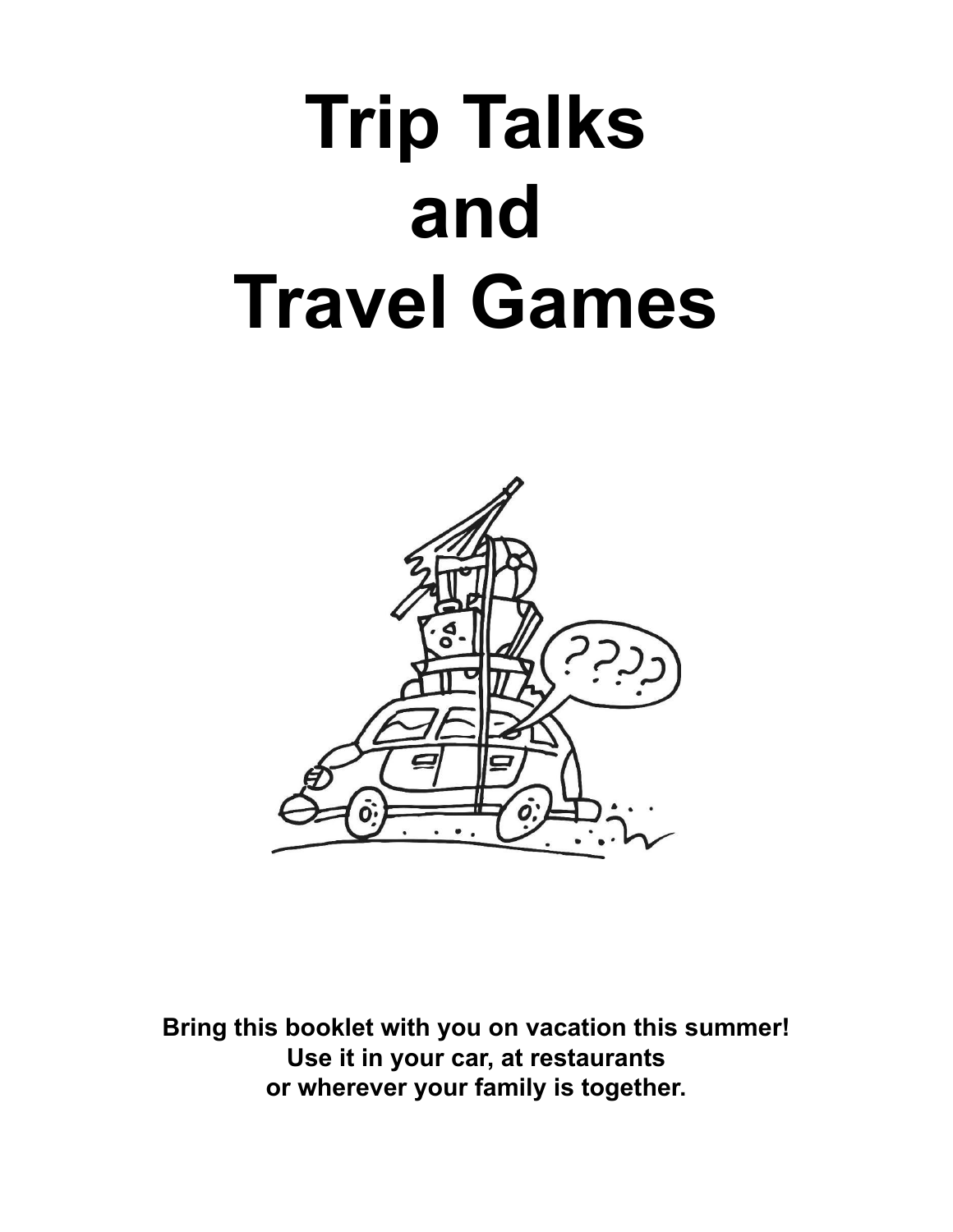#### **For Travelers**

O God, our heavenly Father, whose glory fills the whole creation, and whose presence we find wherever we go: Preserve those who travel; surround them with your loving care; protect them from every danger; and bring them in safety to their journey's end; through Jesus Christ our Lord. Amen *Book of Common Prayer, page 831*



*Sometimes we assume kids and parents know each other inside and out. But you never know exactly what someone else thinks or feels until you ask.*

*By selecting a few questions occasionally, over time, communication can keep going over time, throughout the summer.*

*We know you seek to prioritize precious family-time together. Decades later, this will be a pivotal time that your children remember, long after the hectic schedules cease. No one loses in family discussions;* in fact, everyone wins! And the list of things to talk about can go on and on. Information that comes out *during communication is the reward the whole family reaps.*

*Blessings on you and your family, from your Salford Mennonite community!*

#### **Conversation starters:**

If you had a whole day to do anything you want, what would you do?

If you got a special gift for your birthday and someone wanted to borrow it, what would you do?

Finish this sentence: I'd like to learn how to ...

How is your family's love like God's love?

If you could choose a spot in your house for family prayers and stories, where would it be?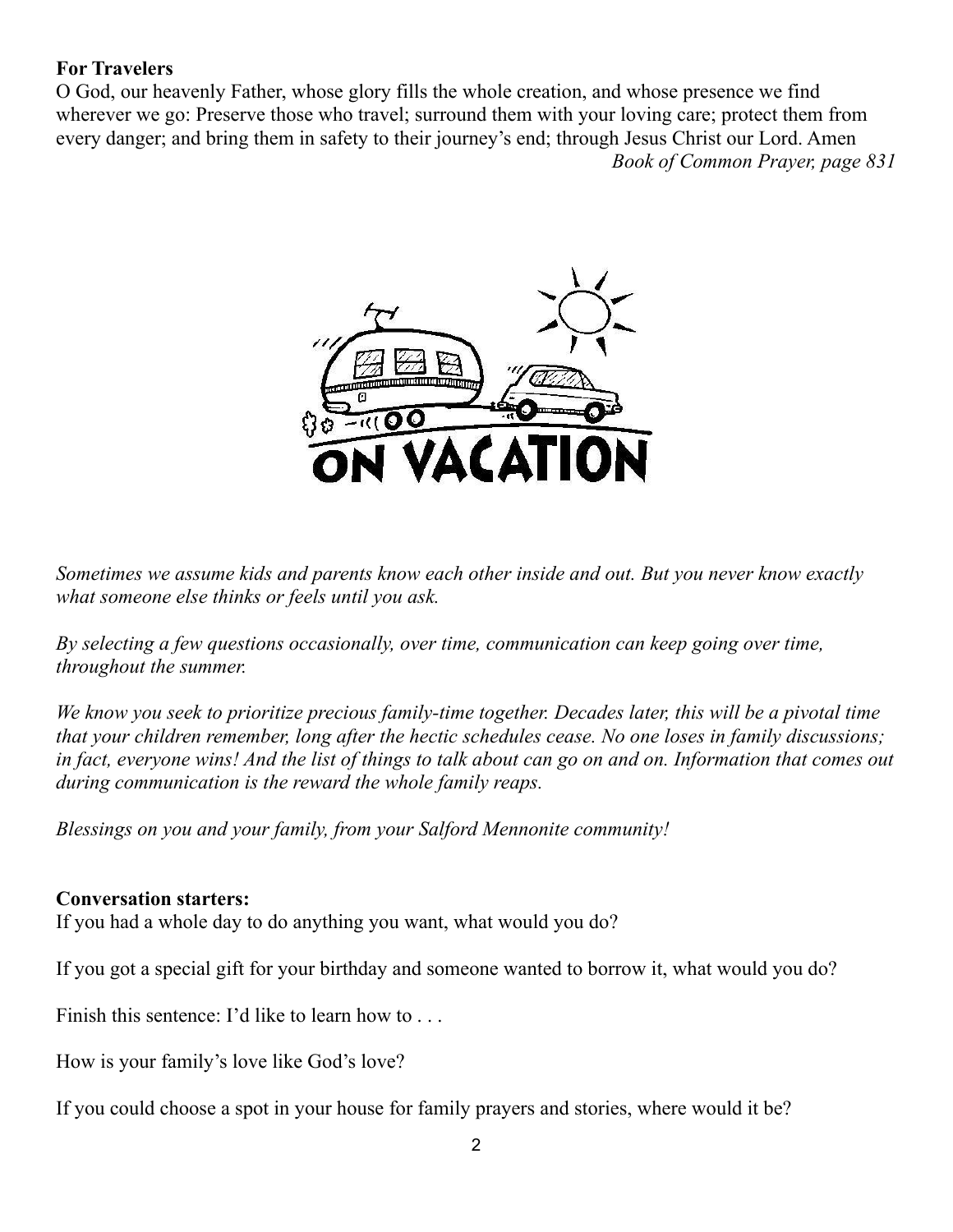What are you really good at? How could you use this skill to help God? How do you think God felt on the day you were born? At the end of a busy day, would you rather be with people or be alone? What is your first childhood memory? What do you like to do with your spare time? If you could be a character in a story or show, which would it be? Why do you think God created families? Who are your favorite music artists? What do you like to do on Saturday mornings? What's easiest about being a kid? What's hardest? Who is a famous person you'd love to meet? What personal skill are you most proud of? Who is your favorite child-care or school teacher? What is something that really upsets you? Where is your favorite place in the house? What scares you most? What has been your biggest disappointment? What is something you'd like to do more often as a family? What is your most embarrassing moment from childhood? What is your earliest childhood memory? What was your favorite toy growing up? What toy do you still wish was sold/available? What chore did you dislike when you were young? How about now? What chore do you enjoy? What is your favorite holiday? What makes it your favorite?

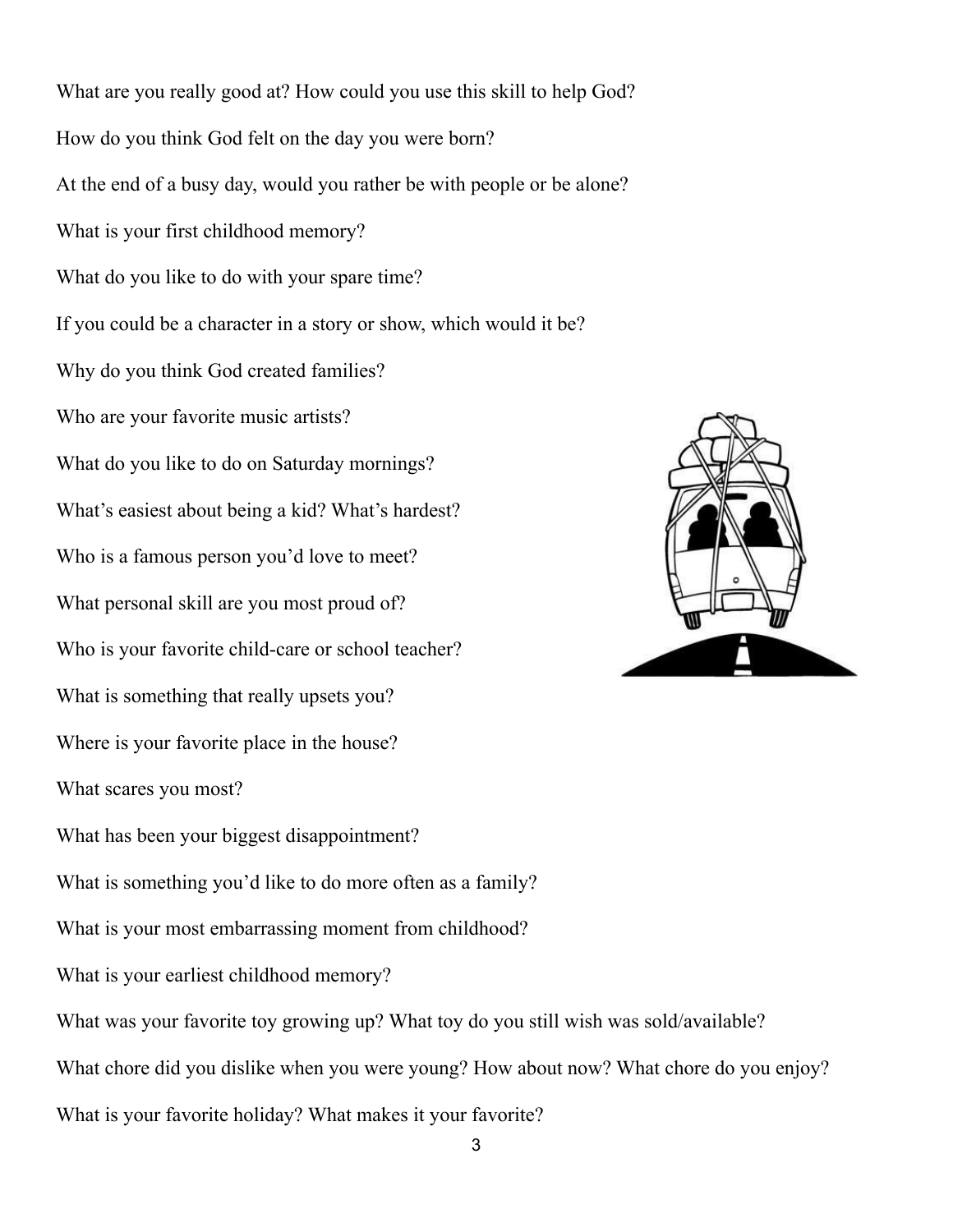If you could only eat three foods for the rest of your life, what would they be? If you had your very own plane, where would you fly? Follow up: What would you do there? If you could paint all the rooms in the house a different color, what color would you paint each room? If you could be a cartoon character for one week, who would you be? How do you think God wants us to respond to difficult people? The historical moment I most remember – both good and bad. What would you do with your time, if all electronics were taken away? If you could have dinner with anyone from history, who would it be and why? If you had to teach a class for a day, what subject would you choose? What's one choice you really regret? How would you change that mistake? What was your favorite childhood book? What great book have you read recently? If you could decorate your room any way you wanted it, what would it look like? What's your favorite memory of a picnic? How can you show someone that they are special to you? What are five things you want to have accomplished by the time you are 70 years old? Do you feel like you are a leader or a follower? What makes you think that? How would you describe yourself to someone who has never met you? What is your favorite family tradition? If you could stay up all night, what would you do?

If your pet could answer three questions, what would you ask him/her?

What is the most beautiful place you have ever seen?

What is one item that you should throw away, but probably won't?

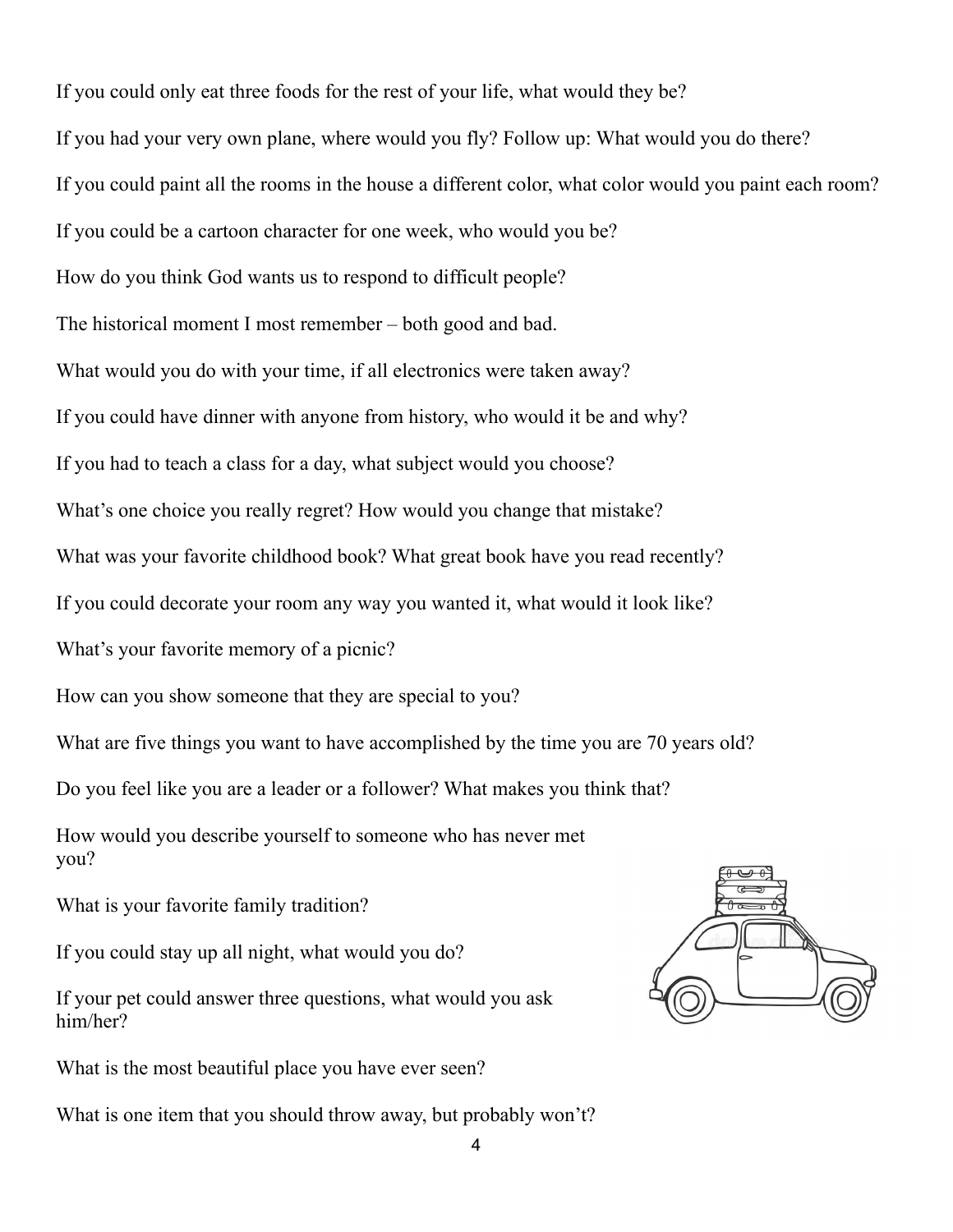What trip would you most like to take in your lifetime? If you could be any U.S. president, which one would you be? What is the most courageous thing you have ever done? Which person in your family do you look most like? What do you think makes a good parent? Describe your perfect day from the time you wake up to the time you go to bed. What superpowers would you like to have? If you were writing a newspaper article about your day, what would the headline be? If you won \$100, what would you do with it?

If you could ask God one question, what would it be?

You are going to be alone on a deserted island for a year and you get to take one book/DVD/CD. What would you take?

If you were president, name three things that you would change about the country right away.

If you could make a movie, what would it be about?

In the movie about your life, what actor would play you? Who would play your best friend?

If you could invent something that would make life easier, what would it do?

If you could be an Olympic athlete, in what sport would you compete?

If your life got "stuck" at one age, what age would you choose?

What's the most important thing people need to know about God?

If you could change one thing in the world, what would you change?

If you could change one thing about yourself, what would you change?

What is the most important thing in your life?

What is the hardest thing about being vears old?

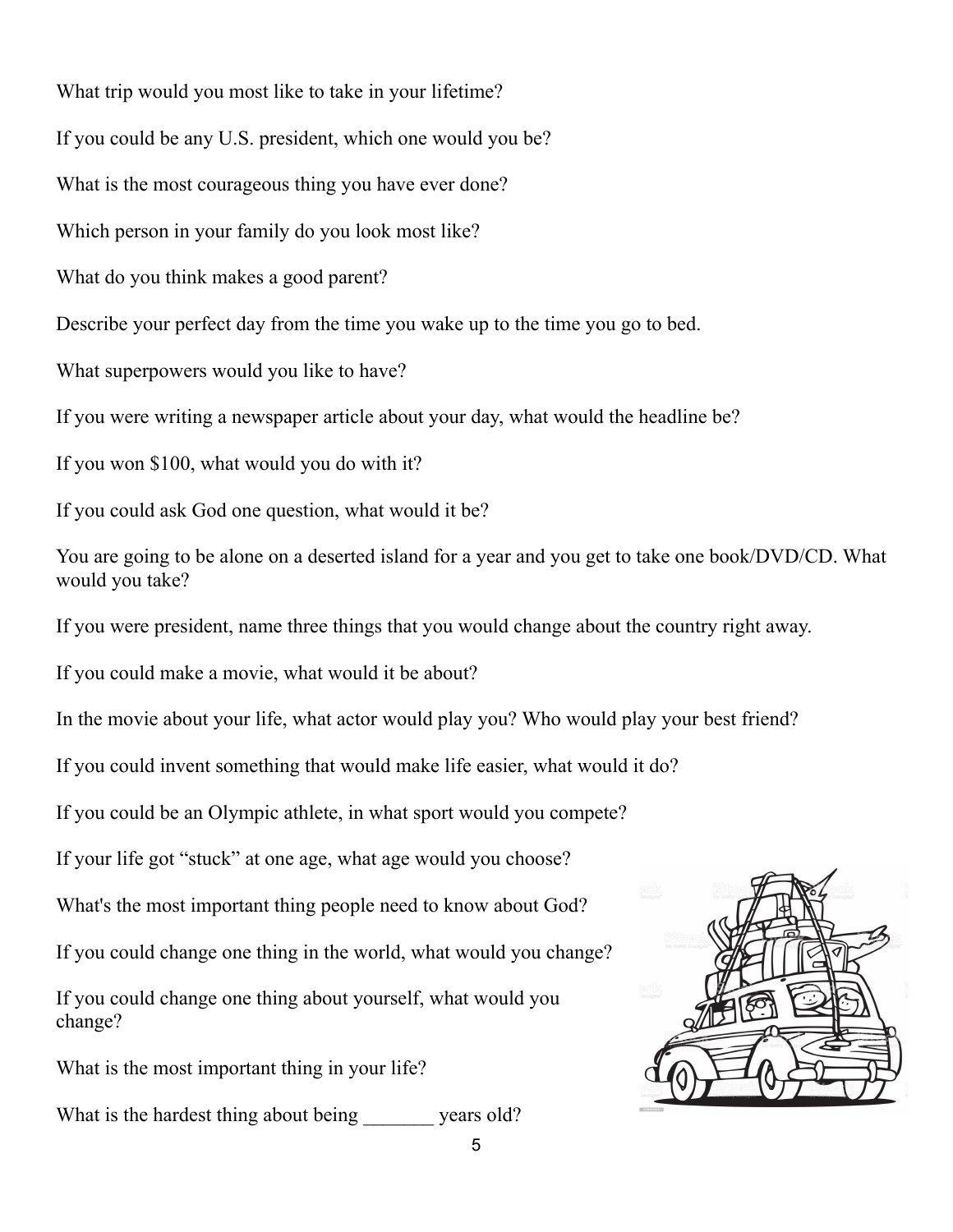What is the best thing about being vears old?

What job would you never want to have?

Who is your best friend? Why are they your best friend?

How would you describe God?

If you had three wishes, what would they be? (You're not allowed to wish for money or another wish!)

Do you know how much your family loves you? How can you tell?

If you could be any animal, which would you be?

If you could only eat one food, and nothing else, for three days in a row, what would it be?

If you had to live in a different state, which would you choose?

If you could change one thing about your personality, what would it be?

Would you rather live in the country or the city? Mountains or beach?

If you could start a new family tradition, what would it be?

How do you know when you can trust another person?

Do you learn more when you win or when you lose? Tell us more.

What does faith mean to you?

What's your favorite physical activity and why?

What does it mean to "give thanks in all circumstances" (1) Thessalonians 5:18)?

What is one thing you prayed about today?

If your friend was ill and confined to bed, name three things you could do to brighten their day.

If you had the attention of the world for just 30 seconds, what would you say?

If you were asked to organize a field trip for your class, where would you take them?

What do you like most about Christmas?

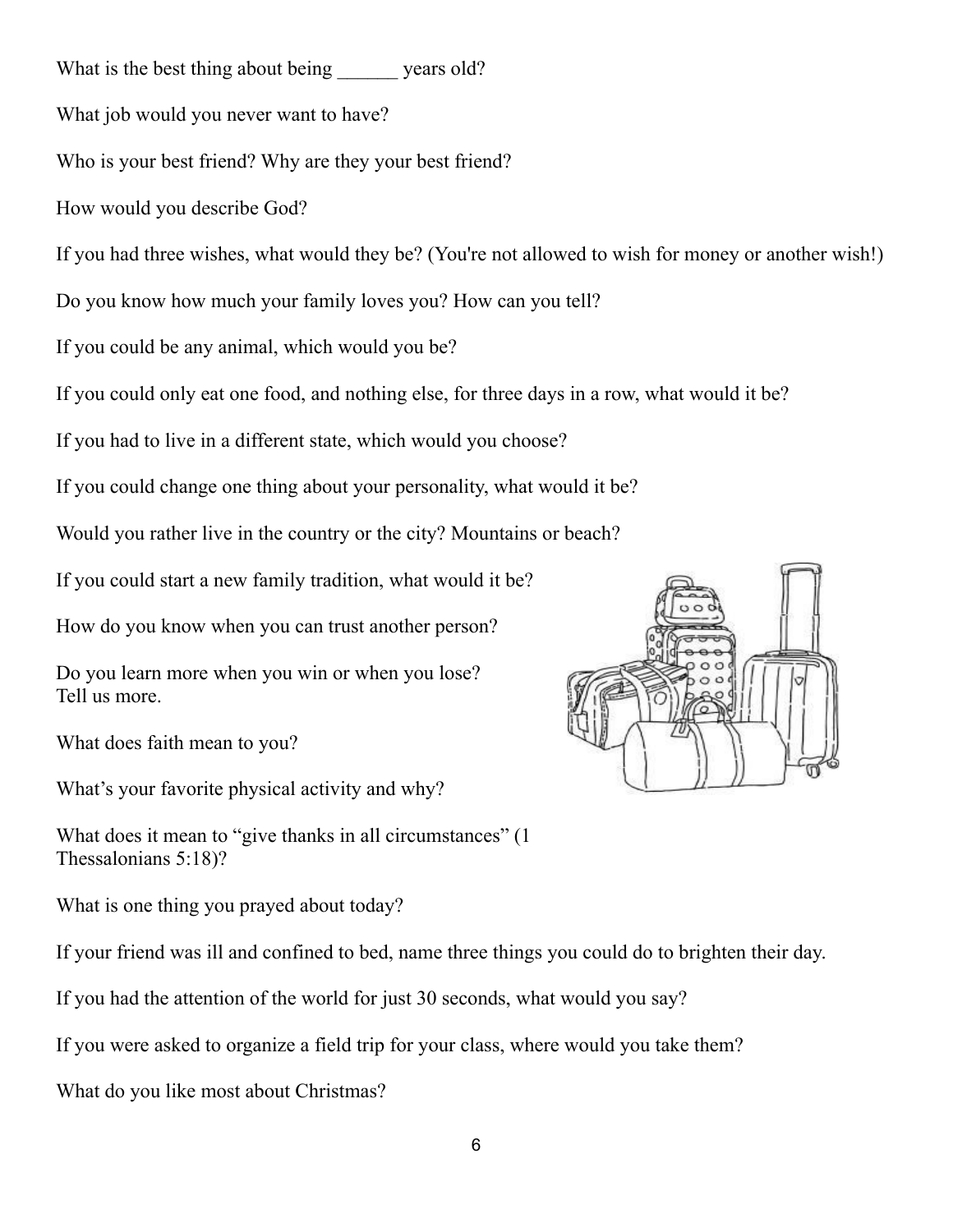What are your dreams for the future? What do you think Jesus was like as a little boy? If you were to write a book, what kind of story would it be? What's the best way to spend a rainy day? How do you think we could become closer as a family? Why do you think God loves us so much? What gifts or talents do you think God has given you? What's your favorite thing about Grandma and/or Grandpa? Has God been teaching you anything new lately? Do you want to have a family of your own someday? Why or why not? What do you think it would have been like to be one of Jesus' disciples? What's the best dream you've ever had? Is there anyone at school or church that you look up to or want to be like? If so, why? What's your favorite Bible story, and what do you like best about it? What is your favorite smell in the whole world? What would you say to God if God were sitting here with us? What are your favorite and least favorite subjects at school? What do you want to be or do when you grow up? What do you think are good ways to talk to your friends about faith? What do you think is the greatest invention of all time? Using one word, how would you describe our family? If your parents misbehaved, what punishment would you give them?



If we built a dream house, and you could have one room to do anything you wanted, what would you do with it?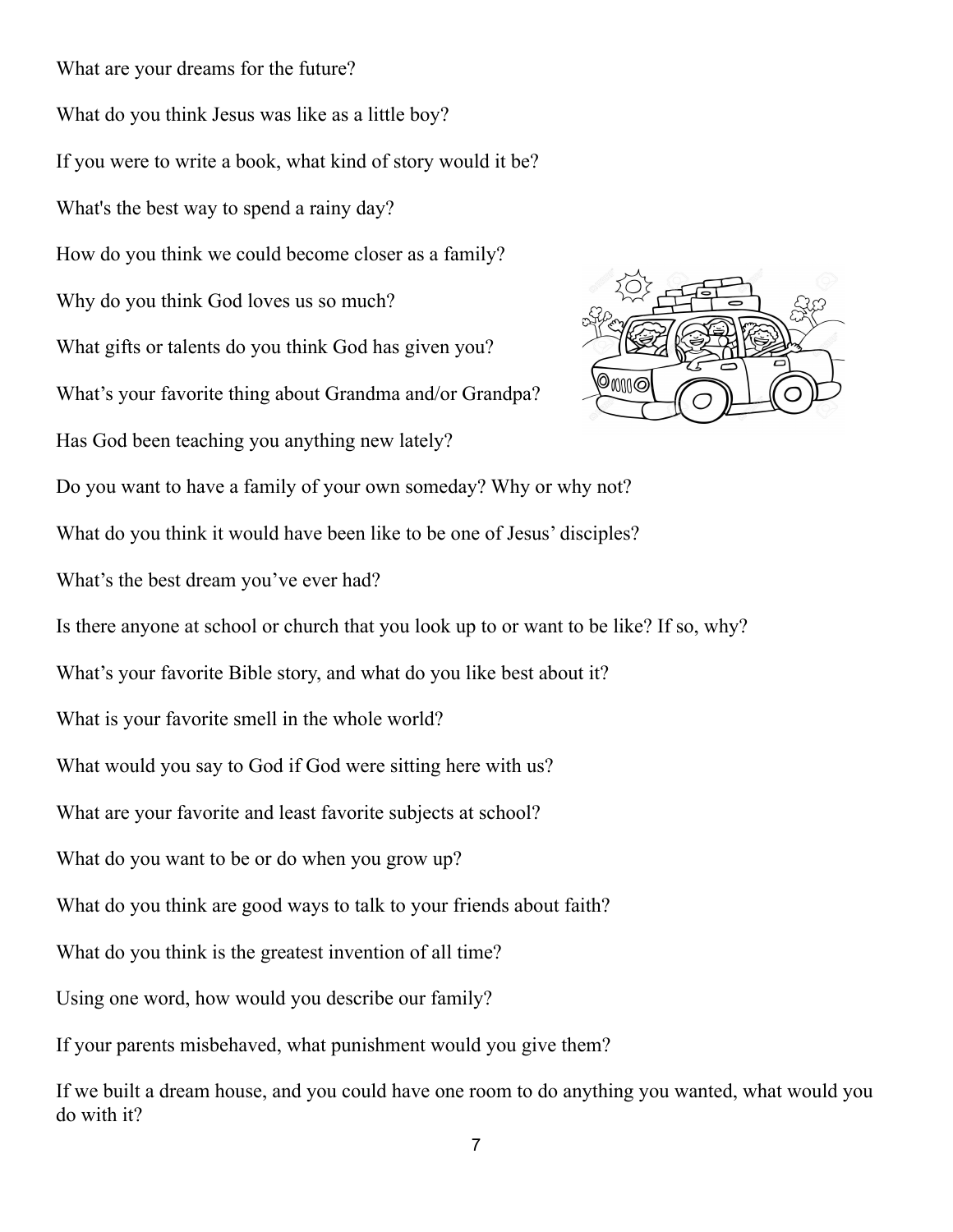What do you think it would be like to be very poor?

If you were given \$1,000 to use to help other people, how would you spend it?

If you could pick a new first name, what would it be? Why?

If you were invisible for a day, what would you want to observe?

When you do something nice for someone else, how does it make you feel?

What does it mean to be inspired?

Who sets a good example for you? Do they inspire you to be a good person?

What makes you want to do good things?

How do you like to be rewarded for working hard in school?

Finish this sentence: "Someday, I'm going to be the first person in the world to…"

When is a failure a success?

What do you think is your greatest talent or ability?

Menno Simons said, (simply translated) "True faith does not stay quiet but shows itself through love, feeding, sheltering and clothing those who need it, comforting those who are sad, and aiding those who are oppressed." What does that mean to you?

In The *Lorax*, Dr Seuss writes "Unless someone like you cares a whole awful lot, Nothing is going to get better. It's not." What do you care about a lot?

What did you do today that you are proud of doing?

What does it mean to be brave?

What was the nicest thing someone has ever done for you?

What is your favorite restaurant? What is your favorite thing to order?

What do you do if you see someone treated unfairly?

What is something special you want to do for a friend?

What makes you smile?

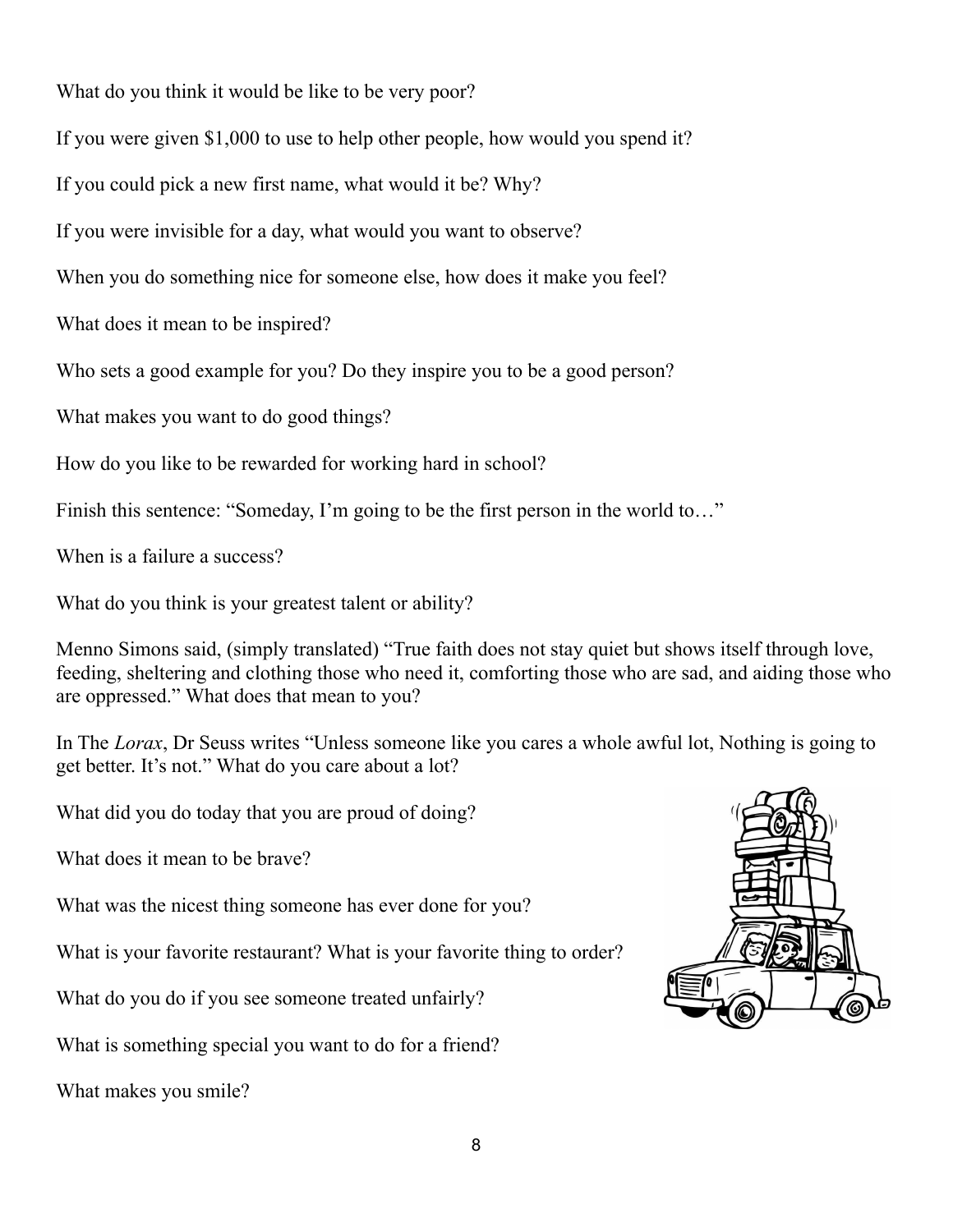If you could play any instrument, which would you choose and why?

What is the most beautiful thing you have ever seen?

What would you like to collect?

## **Travel Games**

*These games will leave you unplugged and connecting with your family in no time. They require no preparation and stimulate learning and creativity!*



#### **The Picnic Game**

One player says, "I went to a picnic Saturday and I brought . . . " then says a picnic favorite that begins with the letter A, like apples. The next player repeats the opening phrase, and after "... I brought" they repeat the A item then add one that begins with B "I brought an apple and some bananas." The third player repeats the opening, the A and B portions, and then adds something that begins with C. Can your travelers get through the alphabet, remembering all the items everyone contributed?

### **Tell Jokes**

Take turns telling silly jokes like knock-knock jokes or riddles. This is especially fun when the kids use their creativity to make up their own jokes. Even a two-year-old can tell jokes! They may not make sense, but they sure are hilarious.

### **Virtual Hide and Seek**

Pick a place inside your house to hide and imagine you are there. You can be any size, so you can hide in the silverware drawer, inside the toilet, in the dryer, wherever you can imagine! The others ask yes/no questions only, i.e. "are you in the kitchen" until they narrow it down to the room, area and then....find you! Kids love this game because it's so fun to hide in places you'd not really fit into. You may have to clarify no hiding between walls and in plumbing!

### **Hot Seat**

Each person takes a turn in the "hot seat" being interviewed by the other passengers. The other passengers can ask any five questions they want of the person in the hot seat, who must answer. The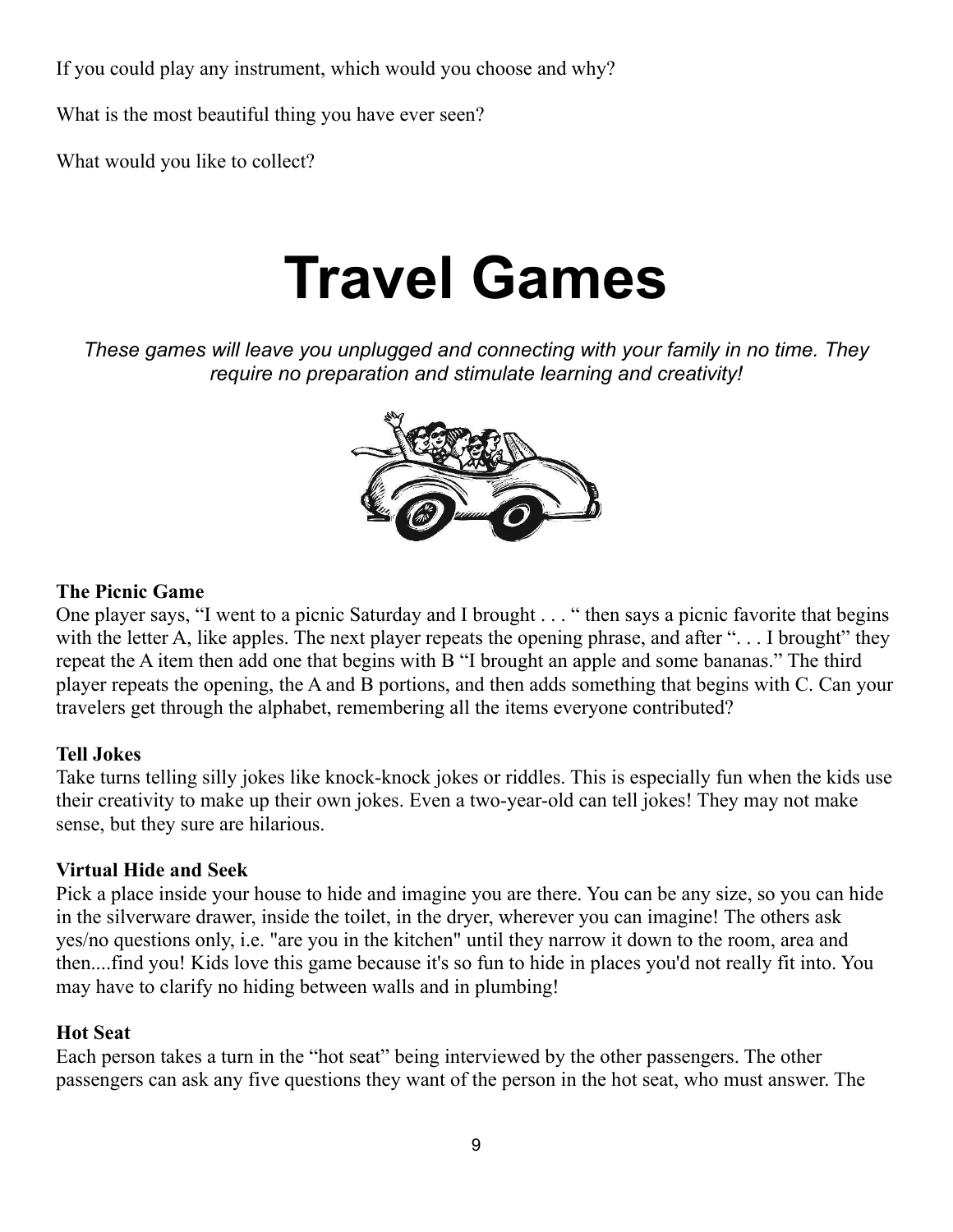person in the hot seat can refuse to answer one question by using a veto. Once all the questions have been asked, the hot seat transfers to a new passenger.

### **Counting Cows**

Count the cows you see on your side of the car. If you pass a field full of lots of cows, you'd better count fast! If you pass a cemetery on your side of the car, you lose all your cows, but only if the opposing team calls "your cows are buried!" This game gets interesting when distraction tactics are used to either cause your opponent to miss cows on their side of the road or to miss a cemetery on your side of the road. A white horse can count as a bonus. The team with the most cows wins.

#### **Count Other Stuff**

Count blue vans, or count red cars, find 10 horses, count signs, billboards, police cars. Count water towers. How many people pass you on the highway? -- count them too!

### **The House on the Hill. Who Are They?**

Invent stories about the people in the houses as you drive by. What do they do for work? How many kids do they have? Where do they go on vacation? What is their favorite food? How did the parents meet? You can also play this game with people in the cars next to you as well . . . who are they? What is their relationship? Are they a group of spies headed to thwart an international villain? Get creative. The more detailed you get, the more fun it is.

#### **Across the Bridge**

When you come to a bridge, pick up your feet (except the driver). See who can hold their feet off the floor the longest.

#### **The Alphabet Game**

Start with the letter "A" and find one on a sign, truck, building or license plate, say the word and then move on to the next letter. You can do this as a competition or together as a family for the younger beginning readers. The first one to get to the letter "Z" is the winner!

#### **Fortunately. Unfortunately.**

One passenger shares a statement beginning with the word "fortunately" such as "Fortunately, I remembered to buy snacks at the gas station."

Another passenger must follow up with a statement beginning with the word, "unfortunately" such as "Unfortunately, I left them on the counter when I paid."

### **Hug Bug**

Every time a VW Bug comes into view, the first one to see it shouts "Hug Bug!"

### **I Spy**

Look around and pick an object you can see either in the car or along the road. Then give others a clue such as, "I spy with my little eye... something green." or "I spy with my little eye .. something brown and furry." Continue to give more clues until they can guess what it is.

### **Mystery Writing**